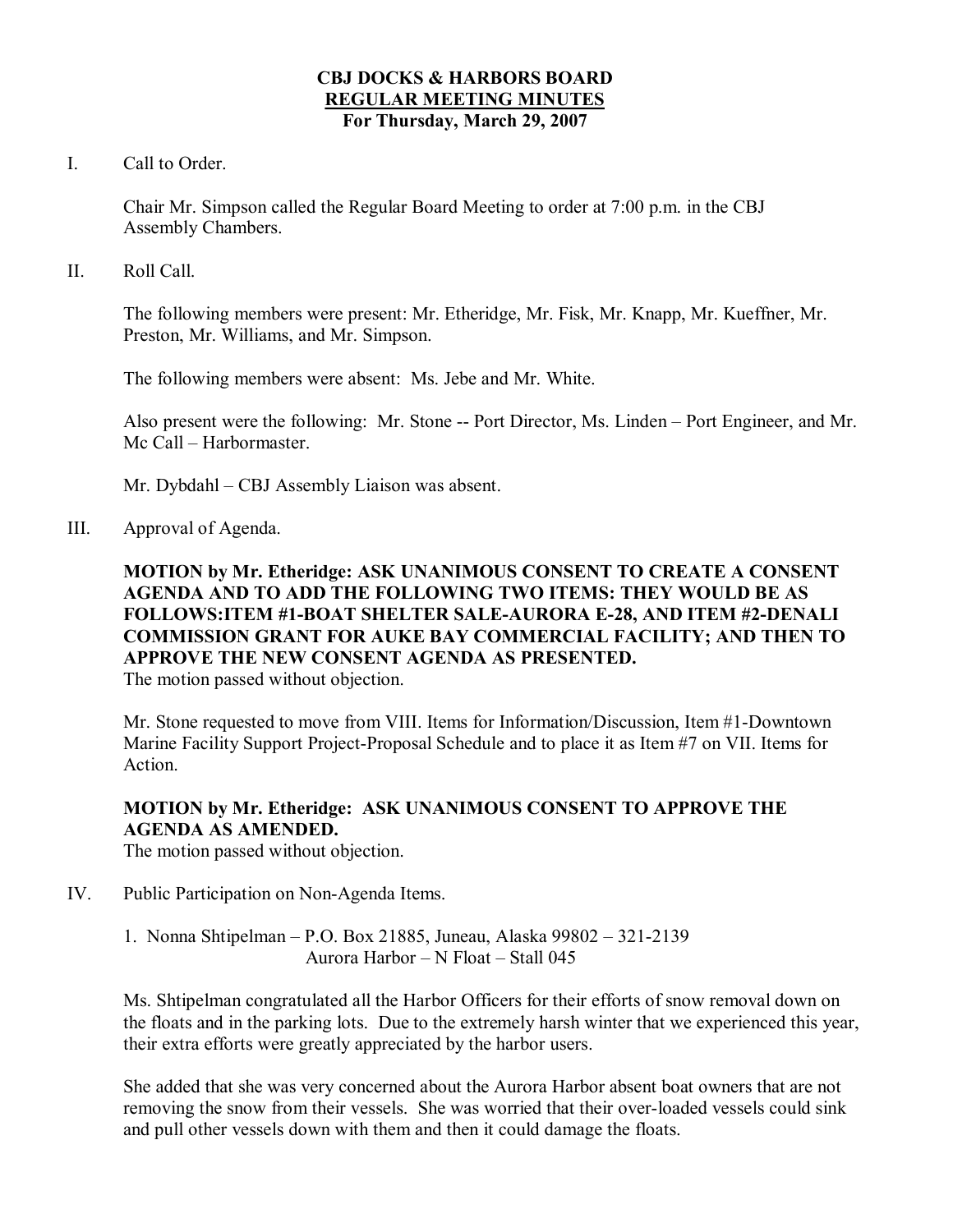March 29, 2007 Page 2

IV. Public Participation on Non-Agenda Items (cont'd).

Discussion followed with Mr. Simpson, Mr. McCall, Mr. Etheridge, Mr. Preston, Mr. Kueffner, and Mr. Williams.

2. Linda Mancuso – Aurora Harbor – B Float – Stall  $#5$  463-3039 MV. Freedom

Ms. Shtipelman read a letter written by Ms. Mancuso directed to the Harbor Board Members and Port and Harbor Staff.

Ms. Mancuso was unable to attend the meeting tonight but wanted her remarks heard at the meeting.

She was concerned about the snow removal of vessels. She congratulated Harbor Officer-Pete Frank for his continued help in keeping the snow removed from C Float in Aurora and around her vessel.

V. Approval of Previous Meeting Minutes.

Mr. Preston said that we needed to add a space on page 3 between the word **Consent** and the word **To** in the motion under Daily Fees.

## **MOTION by Mr. Etheridge: ASK UNANIMOUS CONSENT TO APPROVE THE MINUTES FROM THE REGULAR BOARD MEETING HELD ON FEBRUARY 22, 2007 AS AMENDED.**

The motion passed without objection.

- VI. Committee Administrative Matter.
	- 1. Board Member Committee Assignments.

Chair Simpson officially assigned new Board Member Mr. Williams to the Operations Committee and to the CIP/Planning Committee.

- VII. Items for Action.
	- 1. Proposed Speed Limit Regulations.

Mr. Stone gave a short presentation on this topic.

He said that the speed limit within the small boat harbors (Harris, Douglas, Aurora, and Inner Auke Bay) is increased from 3 to 4 knots to allow adequate speed for docking maneuvers.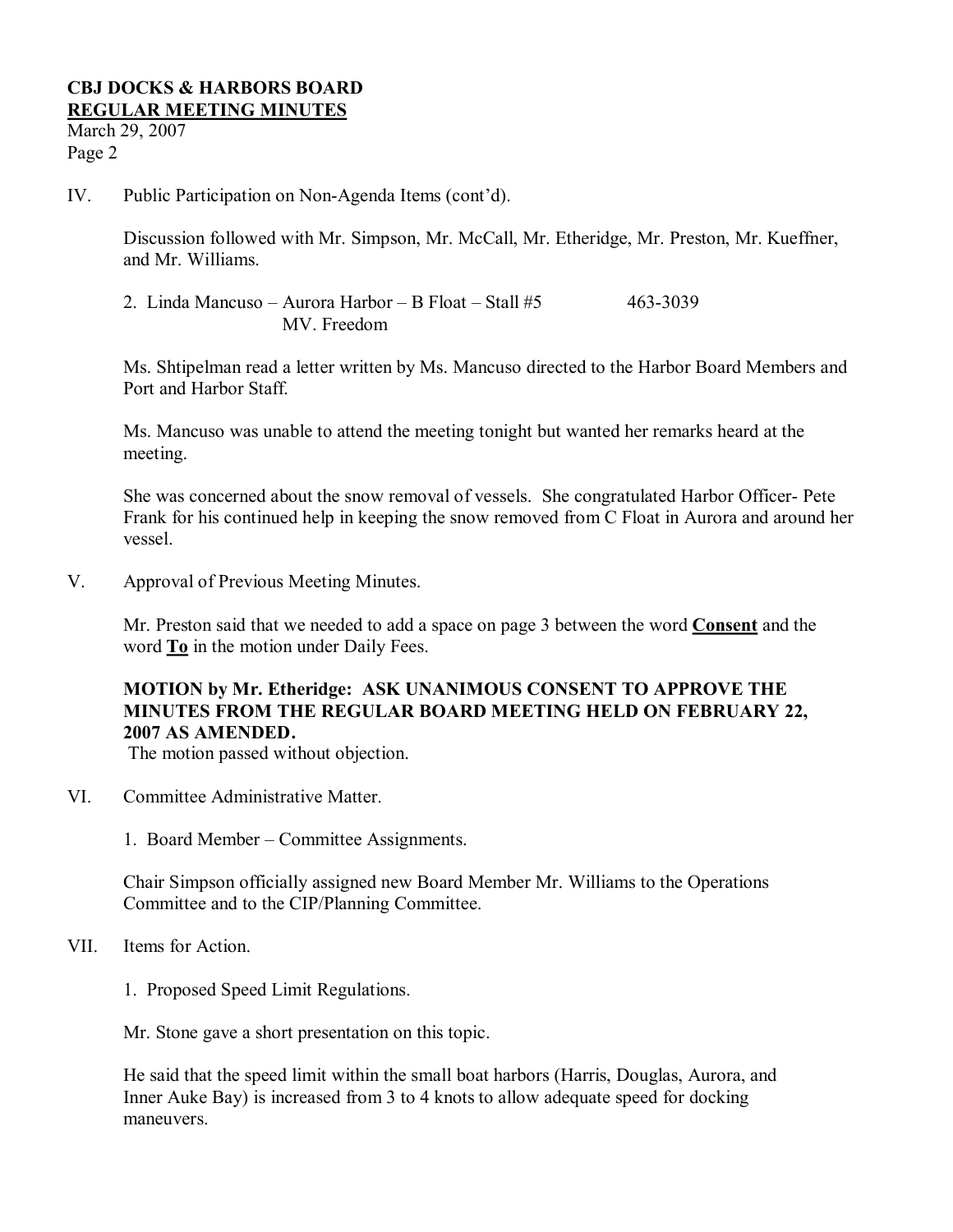March 29, 2007 Page 3

VII. Items for Action (cont'd).

He added that the area subject to the speed limit in the downtown area is reduced to establish a travel lane from the Douglas Bridge to the Alaska Marine Lines Terminal Dock. Vessels are not subject to a speed limit in this area. However, vessels must reduce speed to 5 knots or below from the Alaska Marine Lines Terminal Dock to Mayflower Island to protect Douglas Harbor and the future floating Breakwater. Vessels must also reduce speed to 5 knots or below when landward of a line extending from the Rock Dump nun to the Gold Creek marker. This is intended to protect small boat moorage at CBJ, Goldbelt, Wings of Alaska, the U.S. Coast Guard, NOAA, and Taku Oil Sales.

## **PUBLIC HEARING:**

There were no people testifying.

Discussion followed with Mr. Etheridge, Mr. Preston, Mr. Fisk, Mr. Stone, Mr. Simpson, and Mr. Knapp.

# **MOTION by Mr. Etheridge: ASK UNANIMOUS CONSENT TO ADOPT THE REGULATIONS FOR SPEED LIMITS AS RECOMMENDED BY THE OPERATIONS COMMITTEE AND TO FORWARD THE REGULATIONS TO THE CITY ATTORNEY FOR PRESENTATION TO THE ASSEMBLY.**

The motion passed without objection.

**\*\*NOTE\*\*** Action Items #2 and #3 were moved to a Consent Agenda Item and approved earlier in the meeting.

4. Auke Bay Commercial Loading Facility – Base Bid and Additive Alternate Selection.

Mr. Fisk gave a short presentation on this topic.

Discussion followed with Mr. Knapp, Mr. Preston, and Mr. Etheridge.

# **MOTION by Mr. Fisk: ASK UNANIMOUS CONSENT TO PREPARE BID DOCUMENTS WITH A BASE BID AND ADDITIVE ALTERNATIVES AS PRESENTED IN THE MEMO DATED MARCH 23, 2007, BY THE PORT ENGINEER.**

The motion passed without objection.

5. Old Douglas Harbor Rebuild – Base Bid and Additive Alternate Selection.

Mr. Fisk gave a short presentation on this topic.

Discussion followed with Mr. Simpson and Mr. Etheridge.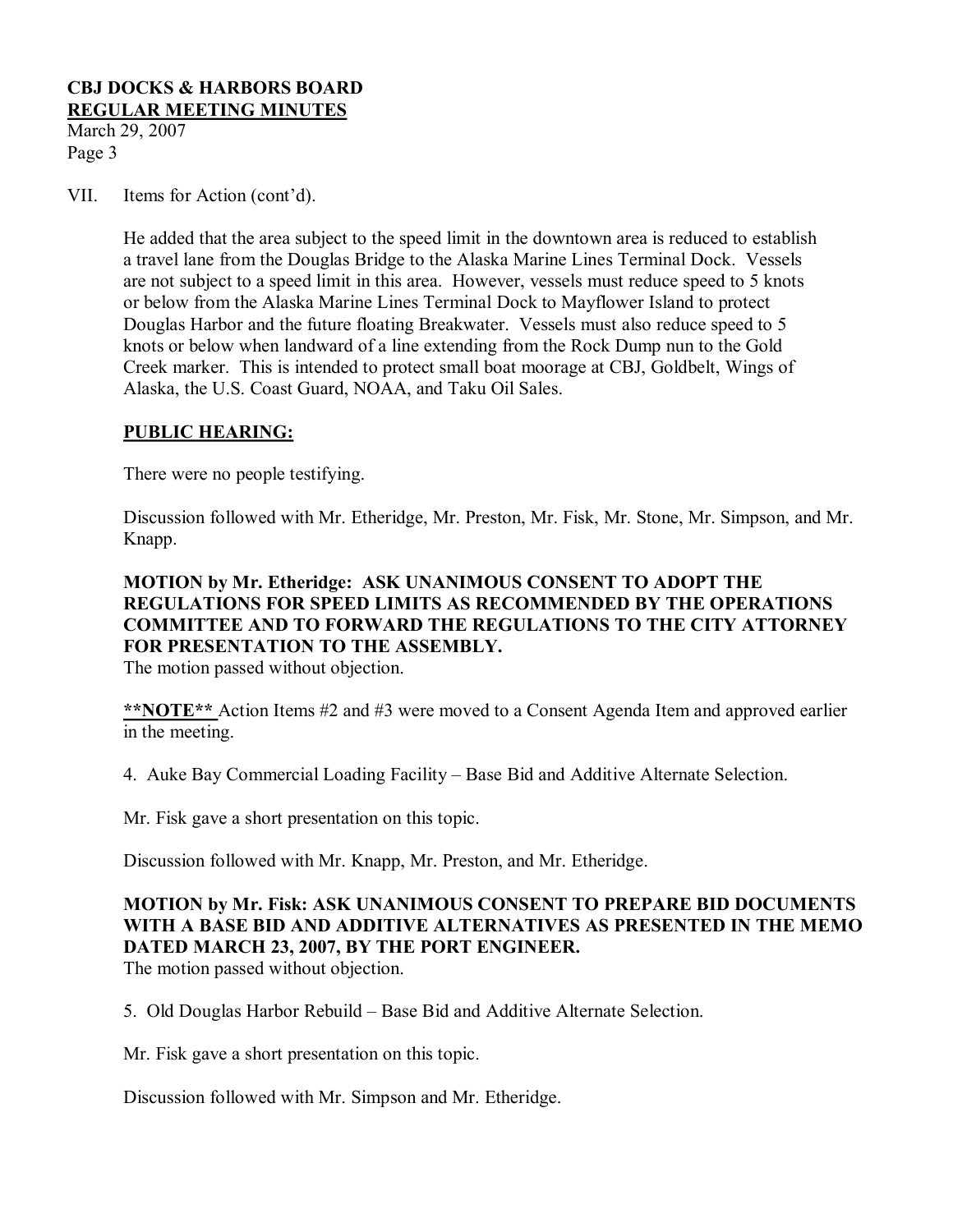March 29, 2007 Page 4

VI. Items for Action (cont'd).

### **PUBLIC COMMENT:**

1. Skip Lundstrom – 4316 Conifer Lane, Juneau, Alaska 99801

Mr. Lundstrom asked what would be the status of Douglas Harbor AFloat during the upcoming summer. He wondered if he would be able to use his stall on A Float through September.

Discussion followed with Mr. Simpson, and Mr. McCall and they assured Mr. Lundstrom that they would find a suitable stall for his vessel as well as all other patrons on A-Float in Douglas when the float has to be cleared for construction purposes.

# **MOTION by Mr. Fisk: ASK UNANIMOUS CONSENT TO PREPARE BID DOCUMENTS WITH A BASE BID AND ADDITIVE ALTERNATIVES AS PRESENTED IN THE MEMO DATED MARCH 23, 2007, BY THE PORT ENGINEER.**

The motion passed without objection.

6. Unauthorized Use of Garbage Containers – Recommended Changes to Fine Schedule.

Mr. Etheridge gave a short presentation on this topic.

Discussion followed with Mr. Preston, Mr. Simpson, Mr. Kueffner, Mr. Etheridge, Mr. McCall, Mr. Fisk, and Mr. Stone.

## **MOTION by Mr. Etheridge: ASK UNANIMOUS CONSENT TO RECOMMEND THAT THE ASSEMBLY AMEND THE FINE SCHEDULE FOR UNAUTHORIZED USE OF GARBAGE CONTAINERS BY PROVIDING A GRADUATED SCHEDULE BASED UPON REPEAT VIOLATIONS.**

The motion passed without objection.

7. Downtown Marine Facility Support Project – Process and Schedule Approval.

Ms. Linden gave a short presentation on this topic.

She gave the Board Members a copy of a memo dated March 29, 2007, showing a time schedule of this project.

Discussion followed with Mr. Fisk, Mr. Simpson, and Mr. Kueffner.

Mr. Simpson said that he felt this showed a good process plan for this Project and he did not feel any action would be necessary at this time. He assured Ms. Linden that if they had any problems with this Project format the Board Members would be sure to let her know promptly.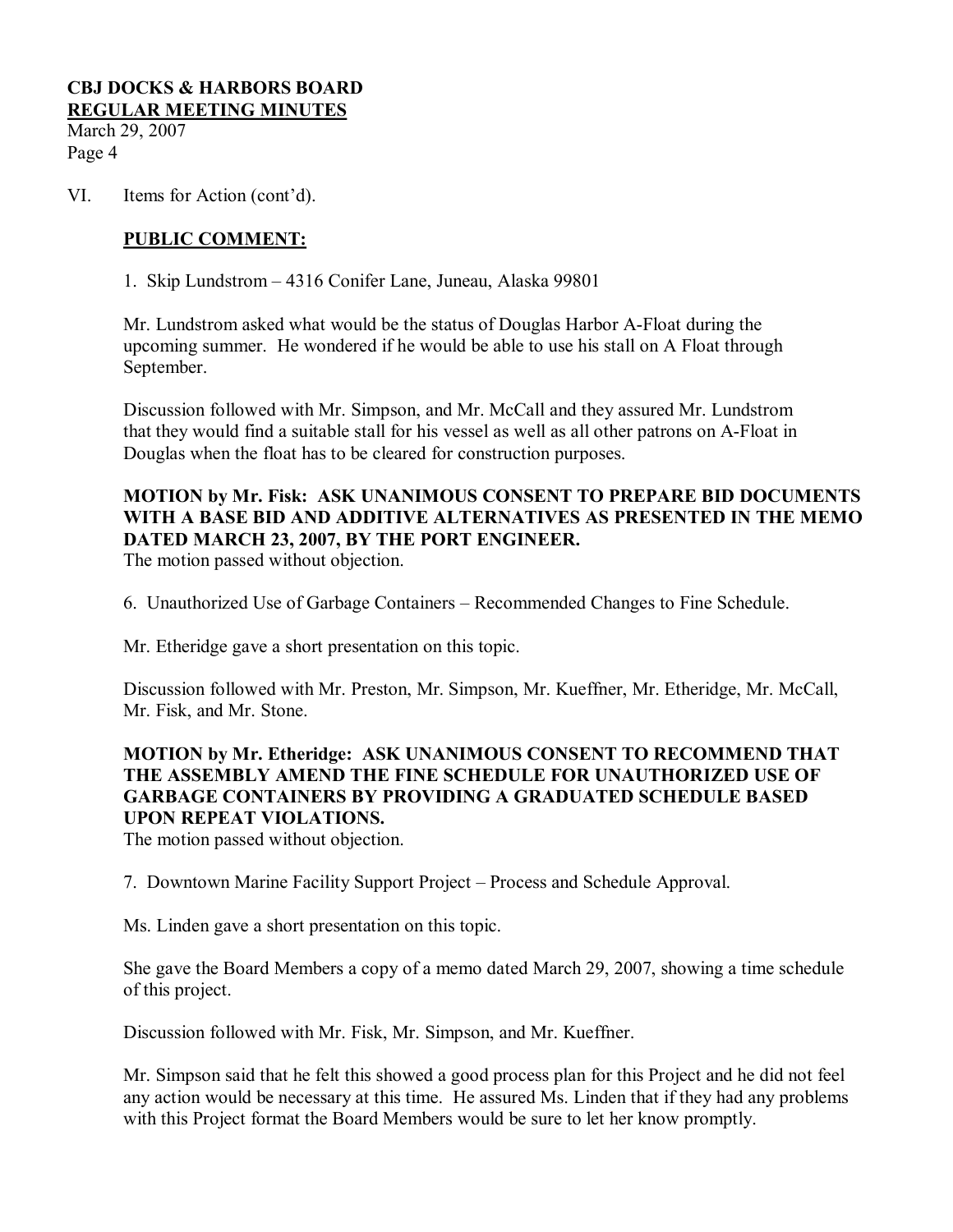March 29, 2007 Page 5

VIII. Items for Information/Discussion.

There were none.

- IX. Committee and Board Members Reports.
	- 1. Operations Committee Meeting March 13, 2007

Mr. Etheridge gave a short report on his last meeting.

He said most of the issues they discussed at his meeting have already been covered tonight.

- 2. Finance Committee Meeting March 15, 2007 was cancelled.
- 3. CIP/Planning Committee Meeting March 27, 2007.

Mr. Fisk said that most of the items that they discussed at his meeting have been covered in the meeting tonight.

He did mention that he and Don Etheridge had attended the Passenger Proceeds Committee Meeting almost 2 weeks ago and that the City Manager had agreed with our proposal of receiving one million dollars towards fixing up the new downtown dock to accommodate larger cruise ships and \$500,000 towards fixing up the damage to Aurora Harbor A-Float.

In addition, he said that no money was allowed on our request for the Statter Harbor Design Project.

Discussion followed with Mr. Simpson and Mr. Etheridge.

X. Port Engineer's Report.

Ms. Linden reported that she had completed her Alaska University Study Class and received her Fundamentals of Arctic Engineering Certificate.

She added that she had nothing additional to add to her Status Report of Projects included in tonight's Packet. If any Board Members have questions on a Project please contact her directly.

XI. Harbormaster's Report.

Mr. McCall gave a short presentation on harbor happenings this past month.

He said due to the heavy snow loads there were problems with the covered boat shelters. One did collapse on top of a vessel and the vessel was the only thing holding the structure from sinking into the water.

The owner is in the process of getting the structure raised and fixed to our Harbor Regulations.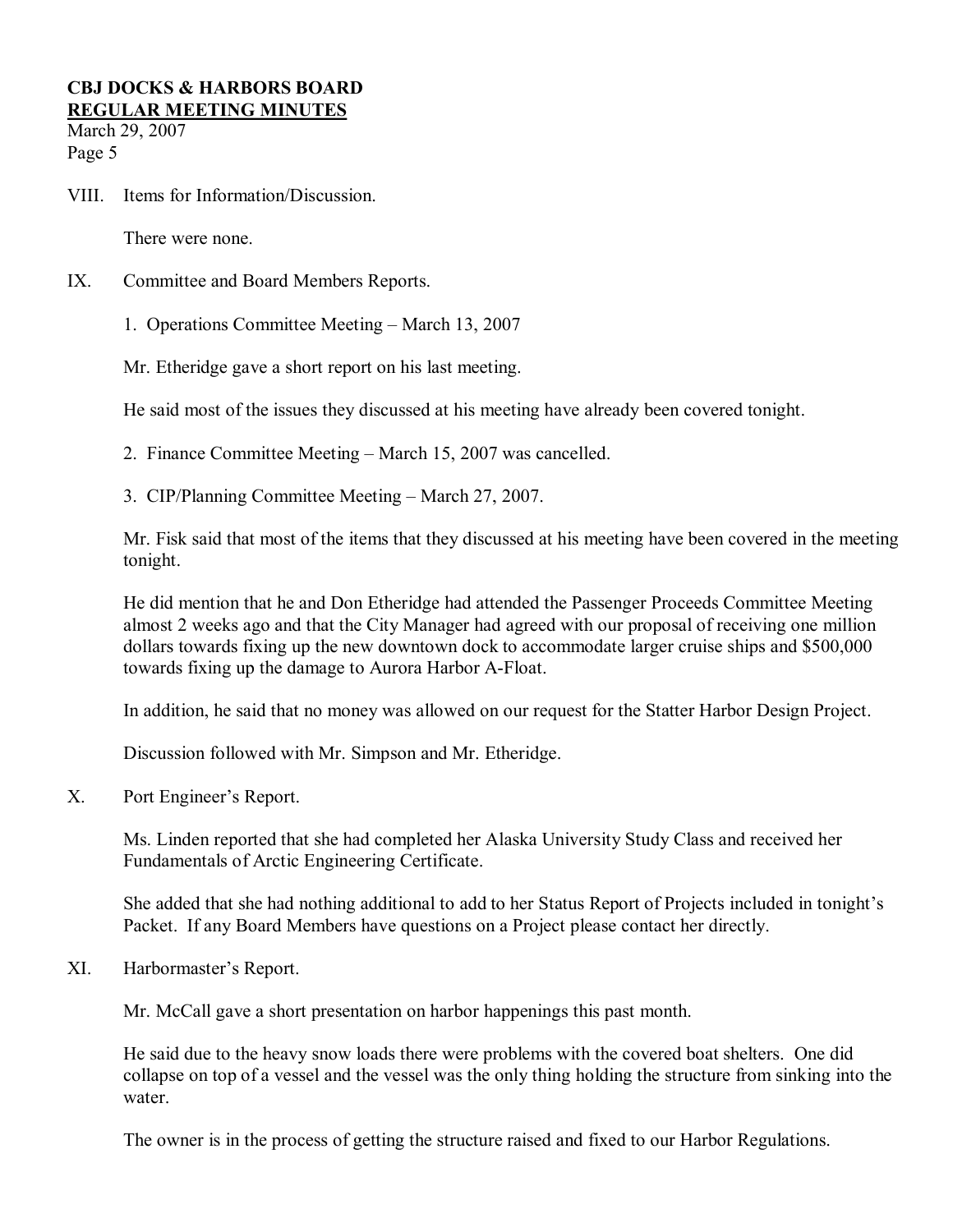# **CBJ DOCKS & HARBORS BOARD**

**REGULAR MEETING MINUTES** March 29, 2007 Page 6

XI. Harbormaster's Report (cont'd).

He added that in addition, we are having major structural problems in the north end of Aurora Harbor that will need to be addressed and the electrical portion is a disaster and can not be fixed with just minor repairs as we have been able to do in the past.

Mr. McCall said that he felt that our staff has done a pretty good job of snow removal for this past winter

He added that in the future we would no longer allow vehicles to be towed to Norway Point during the winter months due to damage resulting from having them put there.

In addition, we will no longer allow snow removal Contractors to dump snow into the water at Norway Point as too much pollution is going into the water.

He mentioned that we had a Marsec Level exercise this past month and we did very well.

Discussion followed with Mr. Etheridge, Mr. Fisk, Mr. McCall, Mr. Simpson, Mr. Stone, Mr. Williams, and Mr. Preston.

Chair Simpson referred the topic of Regulations and Repairs of existing Boat Shelters to the next Operations Committee Meeting to discuss further.

XII. Port Director's Report.

Mr. Stone said that his annual evaluation is due on April 1, 2007, and he will be due a step and wage increase at this time.

He added he would be going to Anchorage for a meeting with Alaska Bond Bank on Monday, April 9, 2007. This meeting is to discuss monies for our Application for 8.4 million dollars for Harbor's Projects.

In addition, he said that he is working with Governor Palin to get the Tall Ship "Eagle" to Juneau for the  $2008 - 50$ <sup>th</sup> Anniversary Celebration of Alaskan Statehood.

Discussion followed with Mr. Fisk, Mr. Knapp, Mr. Preston, Mr. Etheridge, Mr. Stone, and Mr. Williams.

- XIII. Committee Administrative Matters.
	- 1. Meeting Calendar for April 2007.

Chair Simpson called the Board Member's attention to the April 2007 Meeting Schedule enclosed in the Packet.